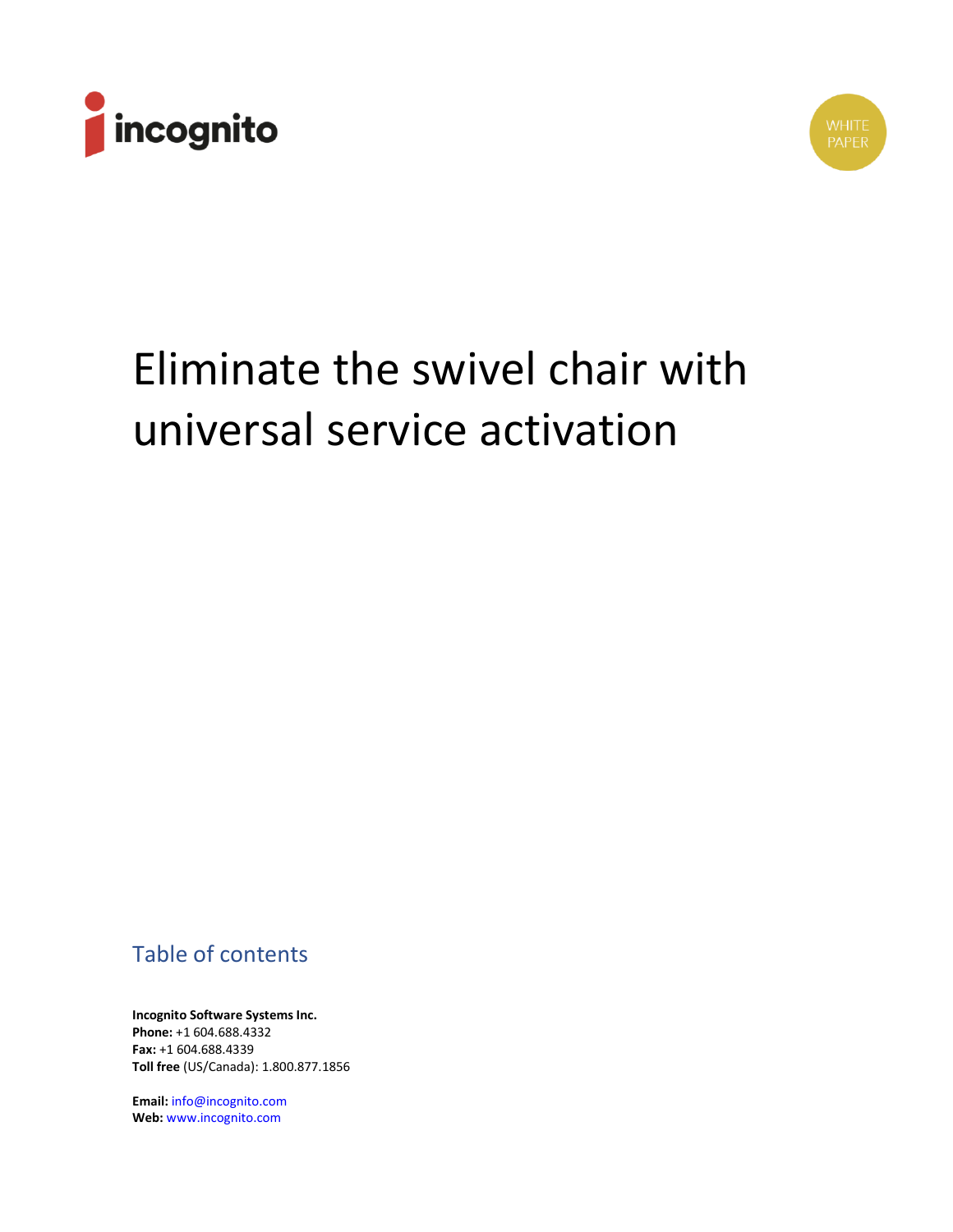## <span id="page-1-0"></span>Introduction

Among all of the strategic challenges competing for communication service providers' (CSPs) attention, nothing is more crucial to success in the day-to-day battle for market supremacy than finding a way to accelerate activation of new services and promotions.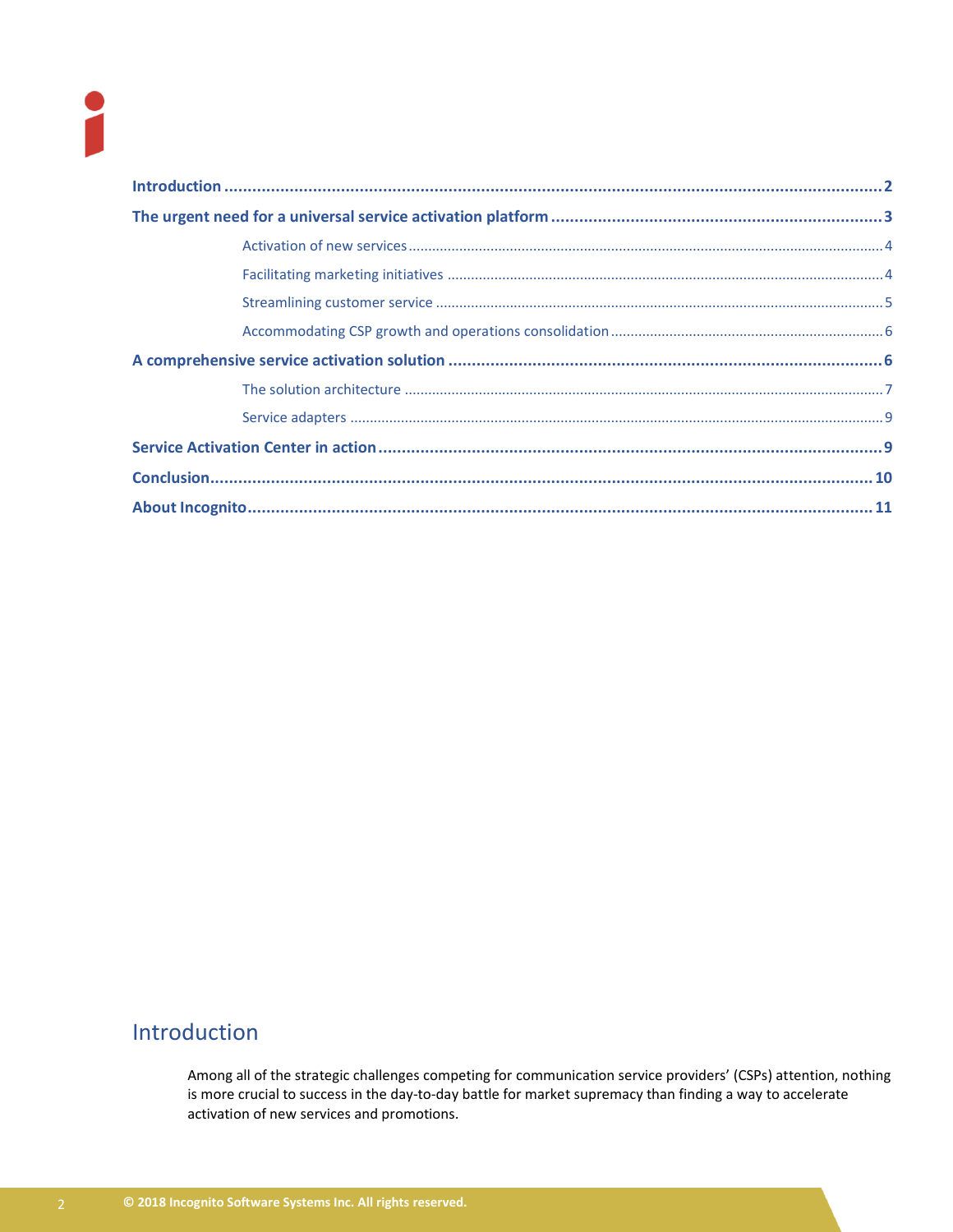Big, resource-consuming initiatives such as OSS consolidation, network migration, fixed/mobile convergence, and advanced advertising are often necessary. But, what operations, marketing, customer service and management personnel responsible for sustaining growth need most is a service activation solution that eliminates the speed bumps impeding vital money-making strategies. Without a better mode of service activation, operators risk leaving the dollars on the table that are essential to underwriting big-ticket growth initiatives.

Incognito Service Activation Center provides CSPs with a solution that allows them to centrally manage the activation of all services and service offers from a single interface. This applies to:

- Provisioning of high-speed data, digital voice, digital TV, video on demand, WiFi, and any other conceivable service
- Implementation of new services and variations on existing services
- Activation over new types of networks, such as FTTx and mobile
- Setting up multiple post- and pre-paid billing models suited to each type of service
- Customer service representative (CSR) access to information confirming that services are activated as ordered
- Marketing department flexibility to quickly implement and terminate special trial offers, usage incentives for one service tied to free sampling of another service, and any other promotions
- Accommodating new business models tied to consumer purchases of preprovisioned devices
- Support for service activation, content management, and troubleshooting through end user self-service modules

## <span id="page-2-0"></span>The urgent need for a universal service activation platform

Network operators, including fiber, cable, direct broadcast satellite and telecom providers, face unprecedented competition from new entrants in the market as well as an increasing number of over-the-top (OTT) content providers who use existing broadband connections to deliver bundled and à la carte web-based content to the home.

Compounding this challenge is the fact that a growing number of users are choosing to access entertainment directly from the Internet. The Cisco Visual Networking Index Services Adoption Forecast 2016 states that global IP traffic will increase threefold from 2016 to 2021, with video traffic representing 81% of that traffic. Worldwide, over-the-top (OTT) video revenue is also steadily increasing, with Research and Markets forecasting global market revenue to reach \$64.78 billion by 2021.

CSPs are taking action to address these challenges, but invariably, big technology-based initiatives can take years to complete. Meanwhile, every provider has a set of immediate challenges that can be met aggressively by imaginative use of the resources at hand.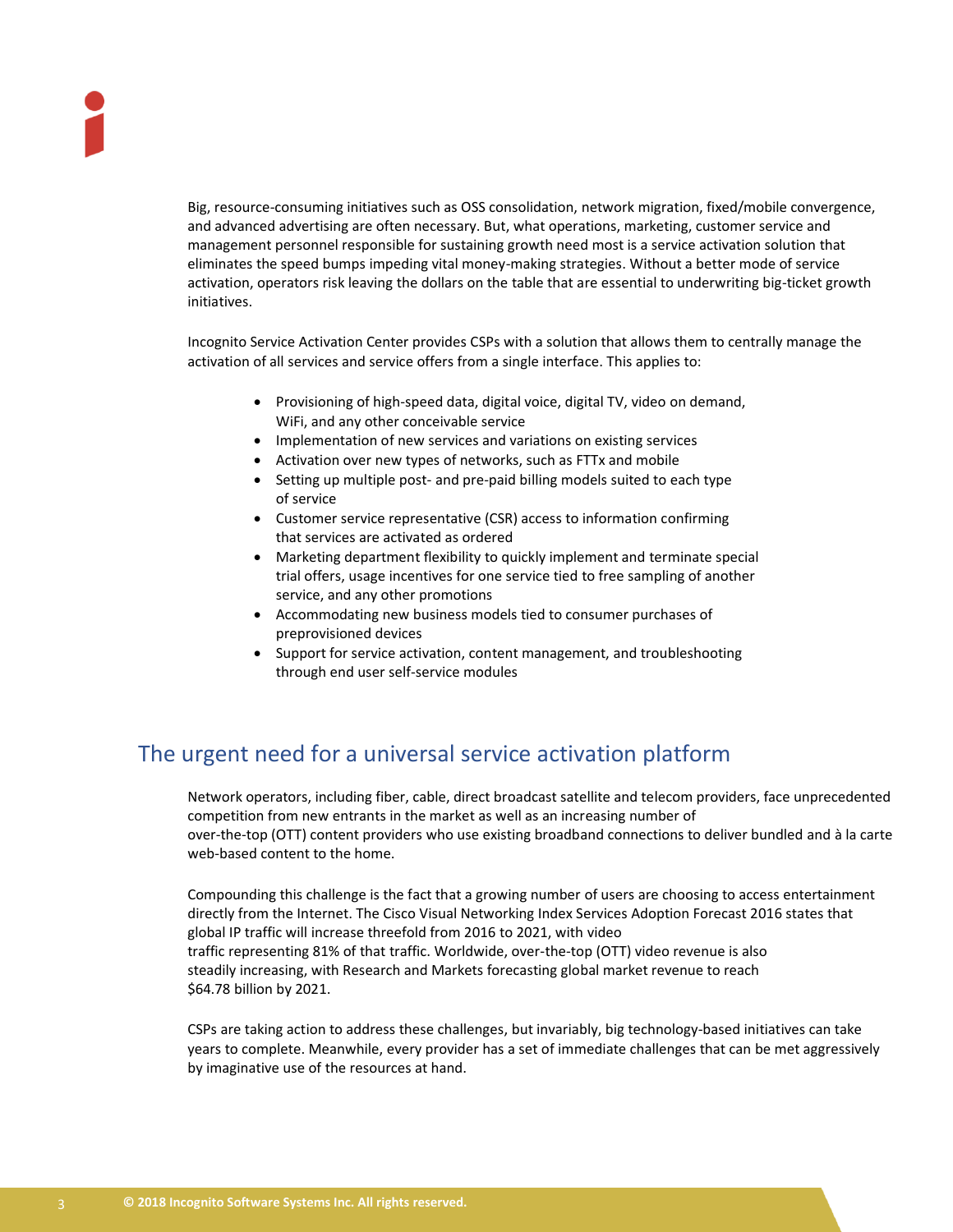#### <span id="page-3-0"></span>**Activation of new services**

First and foremost, CSPs need to be able to launch new services quickly, without adding layers of operational complexity to the workloads of back office system managers, customer service representatives, network operations managers, and marketing personnel.

Operators are responding to competitive challenges with major service innovations that promise to differentiate their offerings and increase their appeal to subscribers. Most prominently, these initiatives include the rollout of high-speed broadband, data storage, IPTV, VoIP services, and a wide range of time-shifted programming options to complement an expanding portfolio of video on demand (VOD) movies and programs.

Operators must be able to launch and promote these services quickly and smoothly with a level of automation that prevents manual labor costs from undermining the bottom-line potential. They must be able to define services without worrying about all the different details of implementation at every level of network and backoffice component integration. And they must be able to bundle services together and define what actions need to be taken as subscribers react to new offers.

Moreover, operators should be able to adjust to changing market conditions by allowing consumers who purchase operator-compliant set tops, modems, and other devices from retail outlets to sign up for services automatically through network recognition of those pre-provisioned devices. This means the service activation platform will have to recognize that device connectivity has been established and ensure that all the backoffice and network components react not only to the service choices consumers make, but also to other choices, such as bandwidth desired, post- or pre-payment, duration of usage, etc.

And, of course, as retail purchases become the dominant mode of equipping subscribers with service access devices, the ability to activate services on pre-provisioned devices will produce substantial savings in device storage and inventory management costs.

Today, most operators are ill-equipped to meet all these requirements. Even after a service is set up, typically the activation system built around that service is largely dependent on pre-existing activation systems. These systems operate independently of each other, resulting in yet another interface and set of procedures that a customer service representative (CSR) must go through to activate a service for a customer.

The CSR may have no way of verifying whether a customer actually receives the service at the intended performance levels. It's possible that more costs will be incurred if the service is not properly provisioned, with follow-up calls from the complaining customer and truck rolls required to track down the problem.

Clearly, service activation processes where operators have to manually touch four or five operations and backoffice systems must give way to the ability to put all of the processes essential for service activation in play through one point of contact. There may not be enough time or resources to replace all the silos with the consolidated operations support systems (OSS) that CSPs have long dreamt of, but operators can take immediate steps to put in place an order-to-payment service mediation layer that comprehensively addresses all the service activation points for all services through one interface.

#### <span id="page-3-1"></span>**Facilitating marketing initiatives**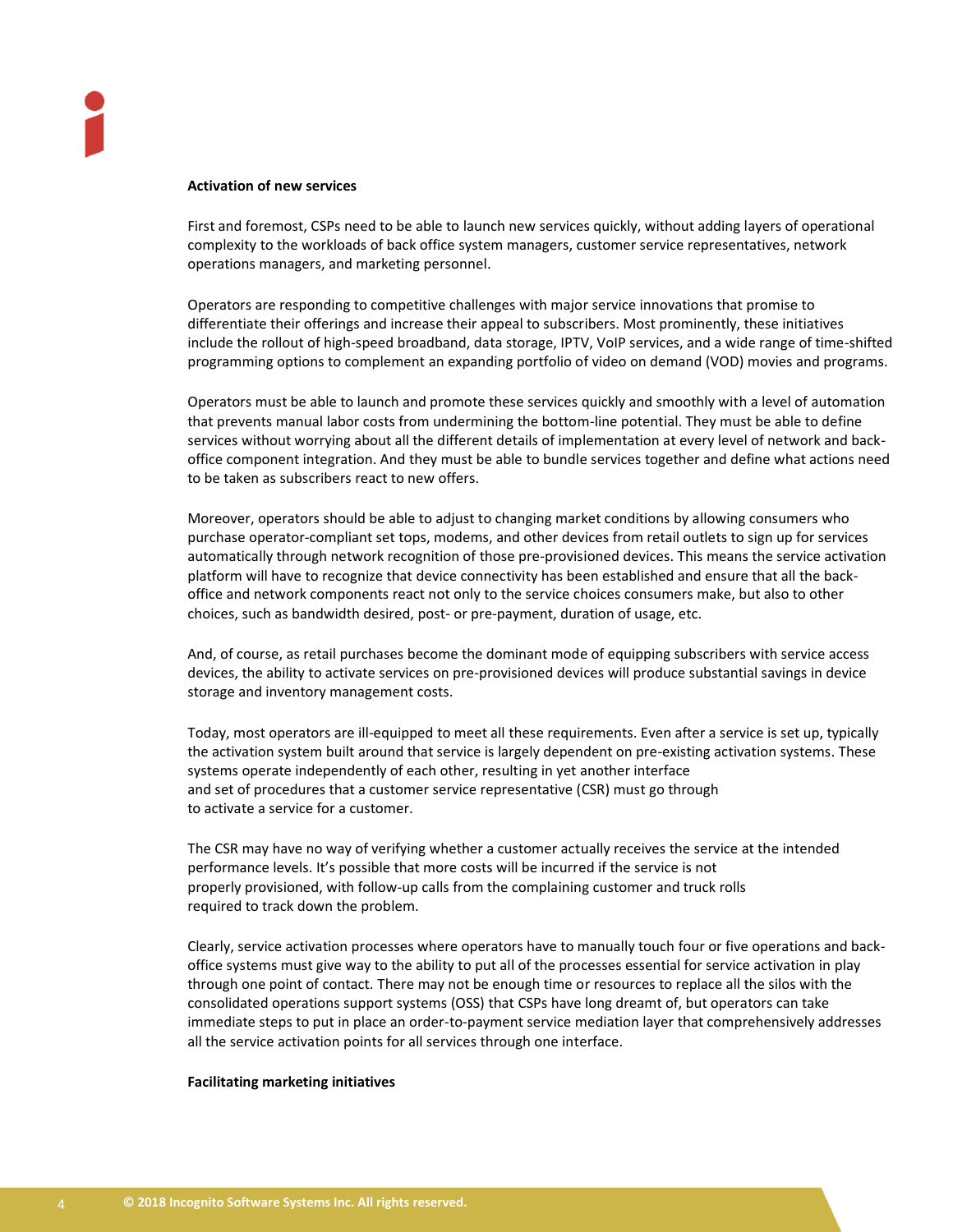Beyond the need to streamline the activation of new services, providers also need to free their marketing departments to take full advantage of the functionalities built into existing network and back-office components and to tap into data resources that are available to track the performance of new pricing models and incentive offers. Marketing departments must be able to activate new tiers, usage-based pricing and packaging models, free trial and reduced-price incentives, and value-add applications that are essential for building average revenue per user (ARPU) and retaining and adding subscribers.

If, for example, a marketing department wants to offer a free week of 50 megabit-per-second high-speed data service to anyone who buys three VOD movies in one week, the complexities tied to coordinating all the moving parts on such an offer should not get in the way. And if that offer turns out not to produce the results the department is looking for, there needs to be a way to see those results and take immediate steps to adjust or take down the offer.

Or, to take another example, operators may want to set up pre-paid options which, for subscribers, include the added usage on the next bill and, for non-subscribers, bill directly through credit card or smart card payment gateways. Regardless of what examples one might choose, the bottom line is there should be no limit on marketers' flexibility to create incentive offers and set payment options.

Today, marketing departments are highly restricted in their ability to act aggressively to keep competitors off balance and users focused on service options with a steady flow of new promotions due to the multitude of touch points that must be manually configured to support any new services. If they could implement such offers through their own interface without having to engage and coordinate labor-intensive actions across other departments, marketing personnel would be able to put the full power of their knowhow behind their company's growth objectives.

#### <span id="page-4-0"></span>**Streamlining customer service**

Another major impediment to maximizing revenues, cutting costs, and improving customer experience is the manually intensive customer service workload that grows with every new service, pricing, or special offer initiative. When it comes to taking new service orders, CSRs must have a single interface to access all the provisioning and billing triggers associated with all services and special offers, and he or she must also be able to confirm the service is activated as required once the order is taken. When it comes to fielding service complaints, CSRs must have a full-service view of the subscriber's package together with visibility into all service and special offer options to

facilitate up-selling. And, of course, the CSR must be able to view status and performance metrics on that subscriber's service.

Today, many customer service departments are a long way from having these automated capabilities at their fingertips. Even at the basic level of activating multiple services, CSRs frequently have to touch multiple provisioning and billing systems to get a two-service order such as high-speed data and digital voice up and running. And it gets worse when other services are added to the new order. Such conditions add costs to the ordering and activation process and the complexities of the

multi-step activation process can also lead to provisioning errors that drive costs even higher.

For example, one MSO recently recorded a 2% order activation error rate after adding VoIP service to its offerings. This error led to more calls and truck rolls, cutting significantly into ROI on the new orders. This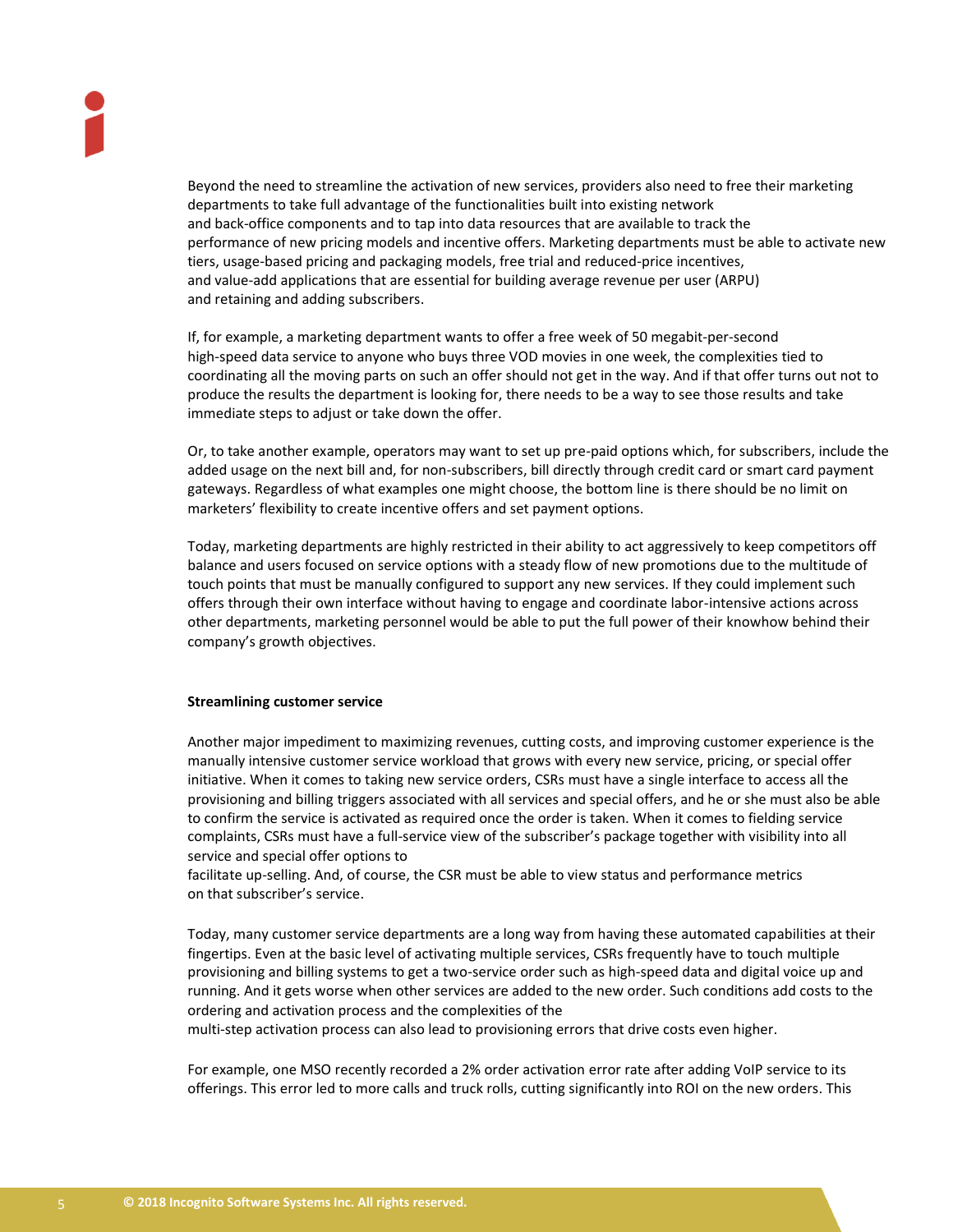provider decided to adopt an end-to-end service activation solution to enable it to prevent errors and reduce service rollout costs.

The extent to which universal service activation technology can be employed to facilitate customer self-service is another important contributor to cost savings and improved responsiveness to customer needs and market dynamics. Along with supporting online ordering without the intervention of CSRs, providers should be able to reduce the drain on maintenance and repair resources by allowing subscribers to participate in diagnostic tests while on the phone with CSRs before technicians are dispatched.

#### <span id="page-5-0"></span>**Accommodating CSP growth and operations consolidation**

Another driver behind the need for universal service activation is the operational requirements for CSP growth and consolidation. Consolidation of operations at regional and national levels creates a pressing need for an integrated multi-service activation capability that allows marketing departments to launch new services and offers on a pan-system basis. Marketing departments also require the flexibility to tailor these services and offers to the requirements of each local market.

At the same time, many operators find themselves having to change their operational support systems (OSS) to keep up with subscriber growth, new service billing and provisioning requirements. Smaller CSPs are outgrowing outsourced approaches to service activation and larger providers are outgrowing the functional capabilities of homegrown OSS platforms.

Typically, the steps taken to address these needs fall short of what is needed to meet all the new service and marketing requirements discussed here. New OSS solutions deployed to address these situations largely preserve the silo-based framework, especially on the service activation side, owing to the heavy fork lifting that would be required to support a fully integrated operating environment across all network elements.

### <span id="page-5-1"></span>A comprehensive service activation solution

Service Activation Center from Incognito Software accommodates all the requirements laid out in the preceding section of this paper. Service Activation Center achieves operational cohesion through the consistent application of business logic to define service activation processes, resulting in the end-to-end integration of access network technologies, back-office support systems, and end-user devices.

Specifically, the solution manages the subscriber service activation flow through:

- CSR interfaces
- Billing integration and mediation
- Integration with device provisioning mechanisms
- Video headend integration
- Voice soft-switch integration
- Email and Web space integration

Service Activation Center eliminates the arduous manual procedures that are currently required to implement every new service and marketing strategy. It achieves this by tying into and orchestrating the tasks performed by all network and operation support components that are essential to implementing every service. And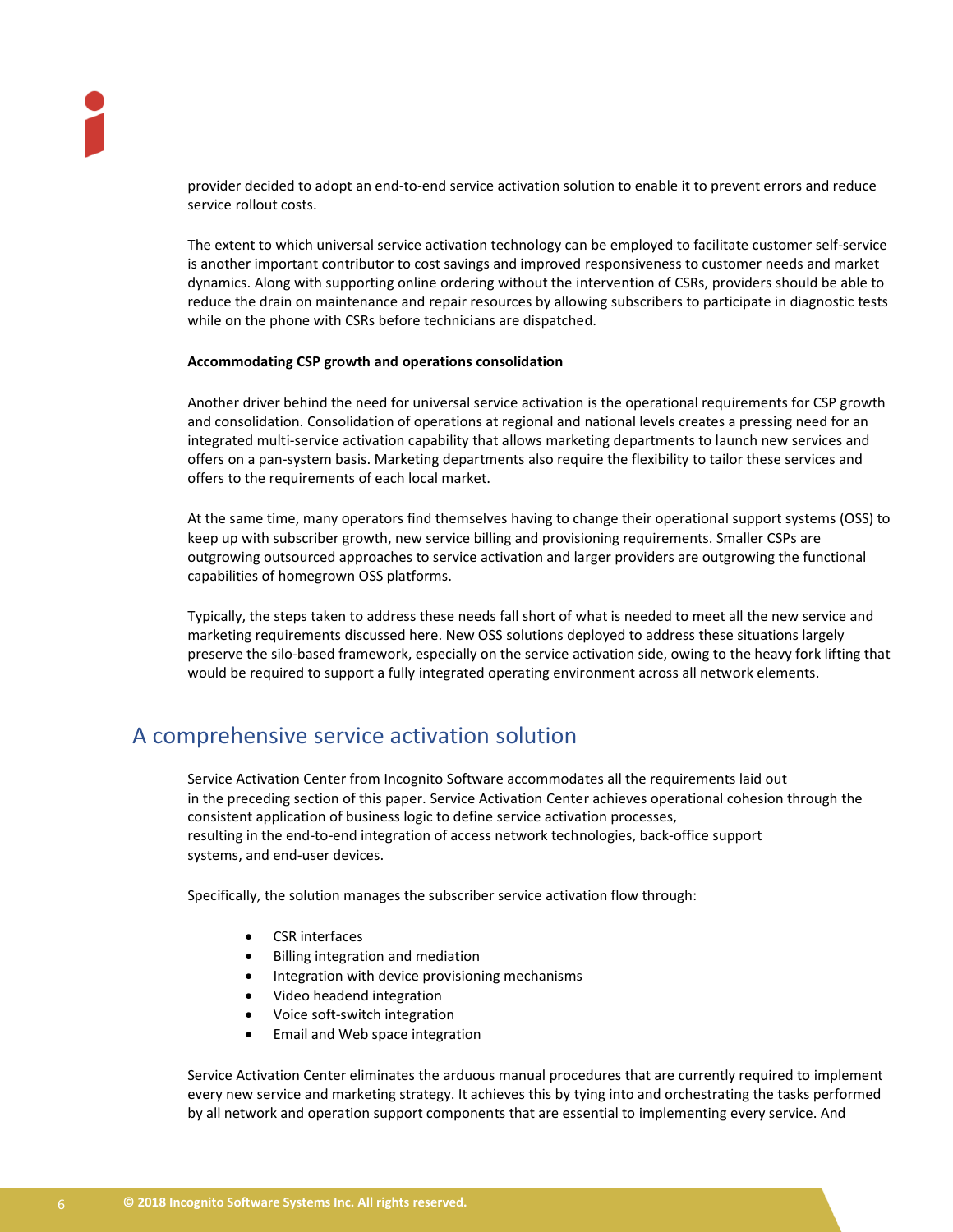because it is built on a highly modular architectural foundation, Service Activation Center can accommodate whatever new types of services and attendant business models operators may choose to introduce over time, avoiding time-consuming and costly revamping of existing back-office and other operational components.

#### <span id="page-6-0"></span>**The solution architecture**

Service Activation Center is built on a modular architecture supporting virtually unlimited extensibility and scalability. See Figure 1 on the following page for an illustration of how Service Activation Center fits into the operator's network.



Figure 1: The modular architecture of Service Activation Center

Service Activation Center follows a distributed component-based architectural design. This consists of five layers:

- Platform: consisting of the management modules that provide systems services to other layers
- Applications: encapsulates business processes, rules, transactions, and workflow
- Interfaces: portals to other business applications and users, including graphical user interface (GUI) and SOAP API (Application Programming Interface)
- Business objects: exposes generic attributes and recurring entities and behaviors upon which applications can be quickly constructed
- Adapters: supports the integration of services with external hardware and software systems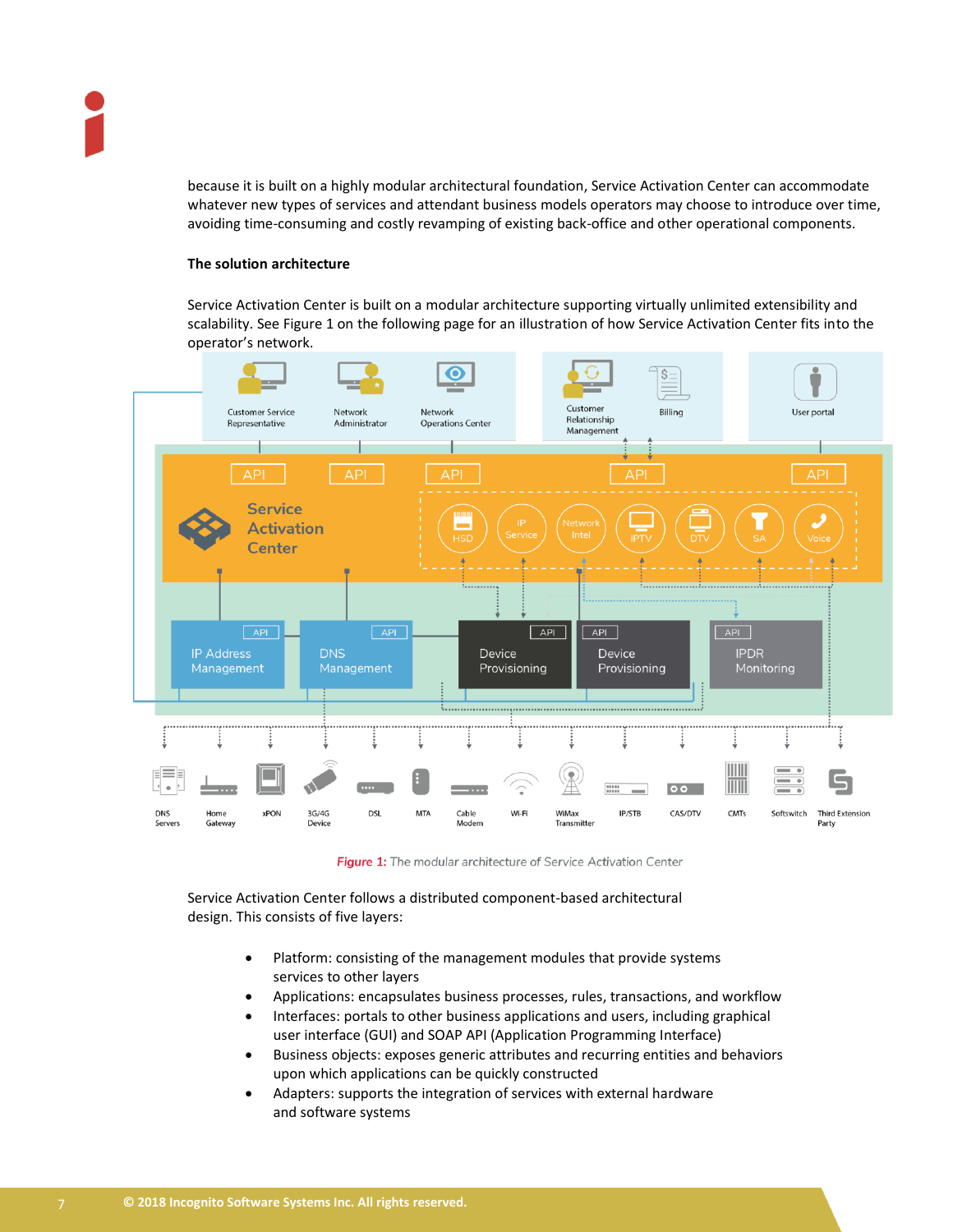Service Activation Center comes with many out-of-the box service adapters and management modules for service activation functions that are common to most CSP needs. These adapters have already been integrated with leading network and back-office system components from multiple vendors, ensuring that operators can quickly put Service Activation Center to work as a central activation interface for all departments.

At the same time, operators can request or, with the help of Incognito, design custom-made service adapters and management modules using simple coding instructions that can be integrated with specific vendor system components to support new types of services. This ongoing expandability and scalability rest on the fact that any service adapter connecting with the Service Activation Center core provisioning engine can interact with relevant management modules via messages delivered over the message bus.

The Northbound Interface (NBI) is a simplified single API that enables communications flexibility and is designed to accommodate all service-related applications. The NBI is a well-defined interface with generic definitions for services and devices that transforms requests from external systems into Service Activation Center-compliant messages and forwards them to the solution's server.

Incognito Service Activation Center can be used to manage the full lifecycle of service orders. Providers use Service Activation Center to launch new services, reduce data entry, manage service orders, enhance reporting, and improve the subscriber experience through more efficient processes and greater transparency. This solution plays a key role in the order-to-payment workflow including decomposition of the service order, service fulfilment, and completion of the order triggering the commencement of the billing cycle.



Figure 2: Service order lifecycle management with Service Activation Center using BPMN 2.0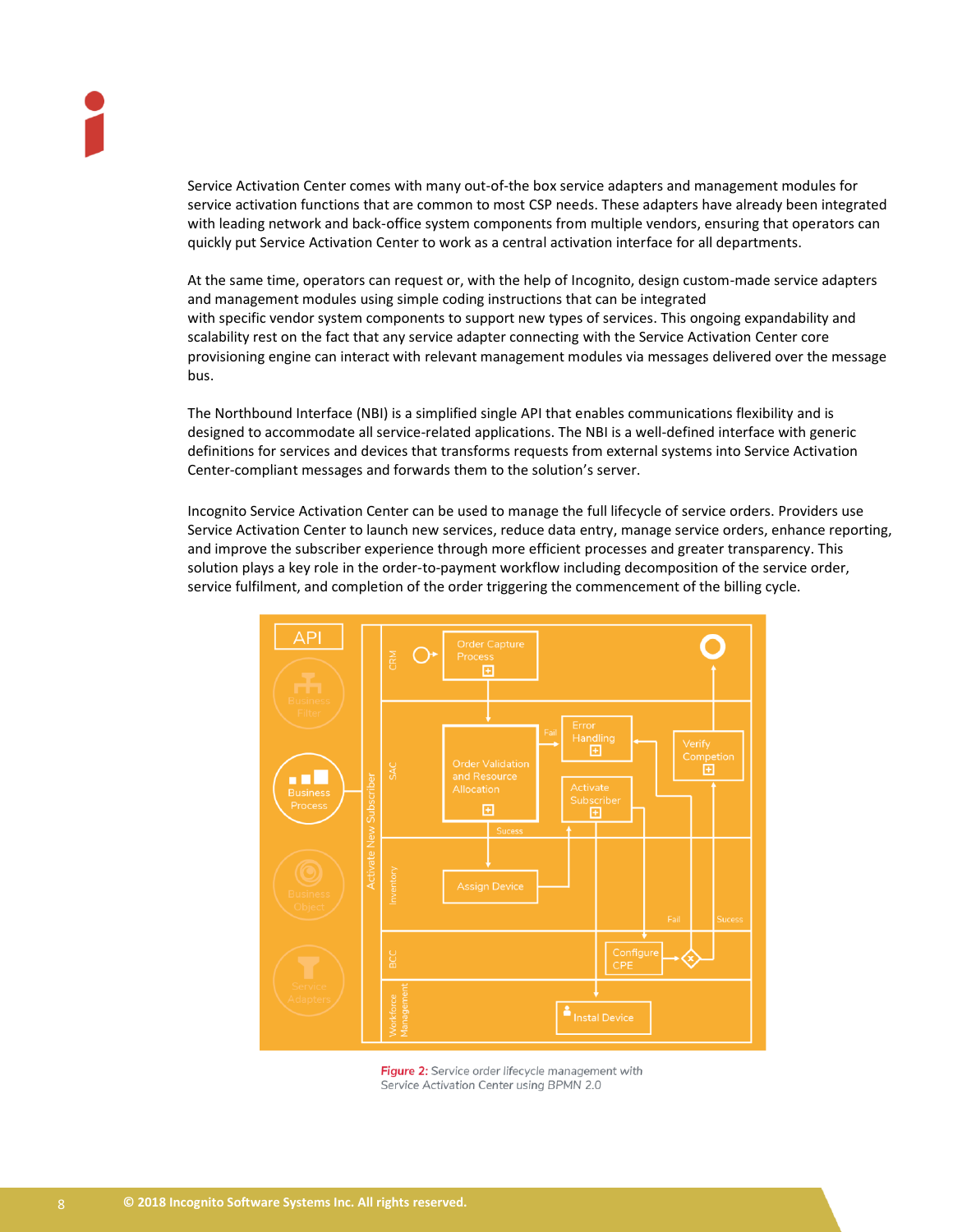Service Activation Center provides a view into the activation process through its workflow tracking feature. No matter how complicated the workflow, whether it is a straightforward single service activation, or a complex multi-step process that requires communication with multiple external servers, Service Activation Center gives operators insight into the status of the activation. Set up alerts through email, SMS, or SOAP request once an order has reached a certain stage, stalled, or has been completed.

The modular architecture allows Service Activation Center to support all the broadband technologies related to cable and other providers' services, including DOCSIS, TR-069, PacketCable MultiMedia, SIP, WiMax, and FTTx. It also provides the mechanisms by which Service Activation Center enforces the integrity of all transactions across these multiple platforms based on the operator's defined business process rules.

#### <span id="page-8-0"></span>**Service adapters**

A key to transactional integrity is the fact that adapters come with built-in features that help track each adapter's participation in transactions to facilitate adaptation to transactional failures. Adapters also provide a consistent queuing mechanism for asynchronous non-transactional operations with external entities.

By hiding the integration details associated with specific external components, the adapter layer decouples applications from external systems, allowing similar types of adapters for other external systems to be plugged in or taken out with minimal changes to the Service Activation Center business layer. Thus, the architecture allows operators the flexibility to change out third-party components as technologies evolve without interfering with the service activation processes.

## <span id="page-8-1"></span>Service Activation Center in action

The versatility of Service Activation Center is clear when the number of subscribers using the platform is considered. Providers across the globe use Service Activation Center to manage approximately 10 million subscribers and about 100 million service subscriptions, such as data, video, and voice services, worldwide. These providers are continually extending the solution's capabilities to a broad range of new programs that vary greatly from one operator to the next. By leveraging the system's open application programming interfaces (APIs) and Incognito's extensive knowledge of the supplier ecosystem, operators are able to quickly design and add modular adapters that allow marketing and operations personnel to implement new offerings through Service Activation Center as quickly as existing services.

Service Activation Center customers include providers such as Digicel in Jamaica, Megacable in Mexico, Chongqing in China, Comclark in the Philippines, PlanetComm in Thailand, Setar in Aruba, and NBN in Australia. These providers use Service Activation Center for a range of service activation and promotion efforts, illustrating the versatility and game-changing nature of this platform.

These providers and many others are continually adding new adapters as they discover the impact that Service Activation Center can have on planning and time-to-market with new offers. For example, one large triple-play provider's marketing department discovered how free they were to create and introduce new offers after putting Service Activation Center to work to support a pay-as-you-go option for broadband customers. Service Activation Center is well integrated into business and operational support systems (B/OSS). The addition of new adapters has little or no affect to upstream systems due to the platform's abstraction layer.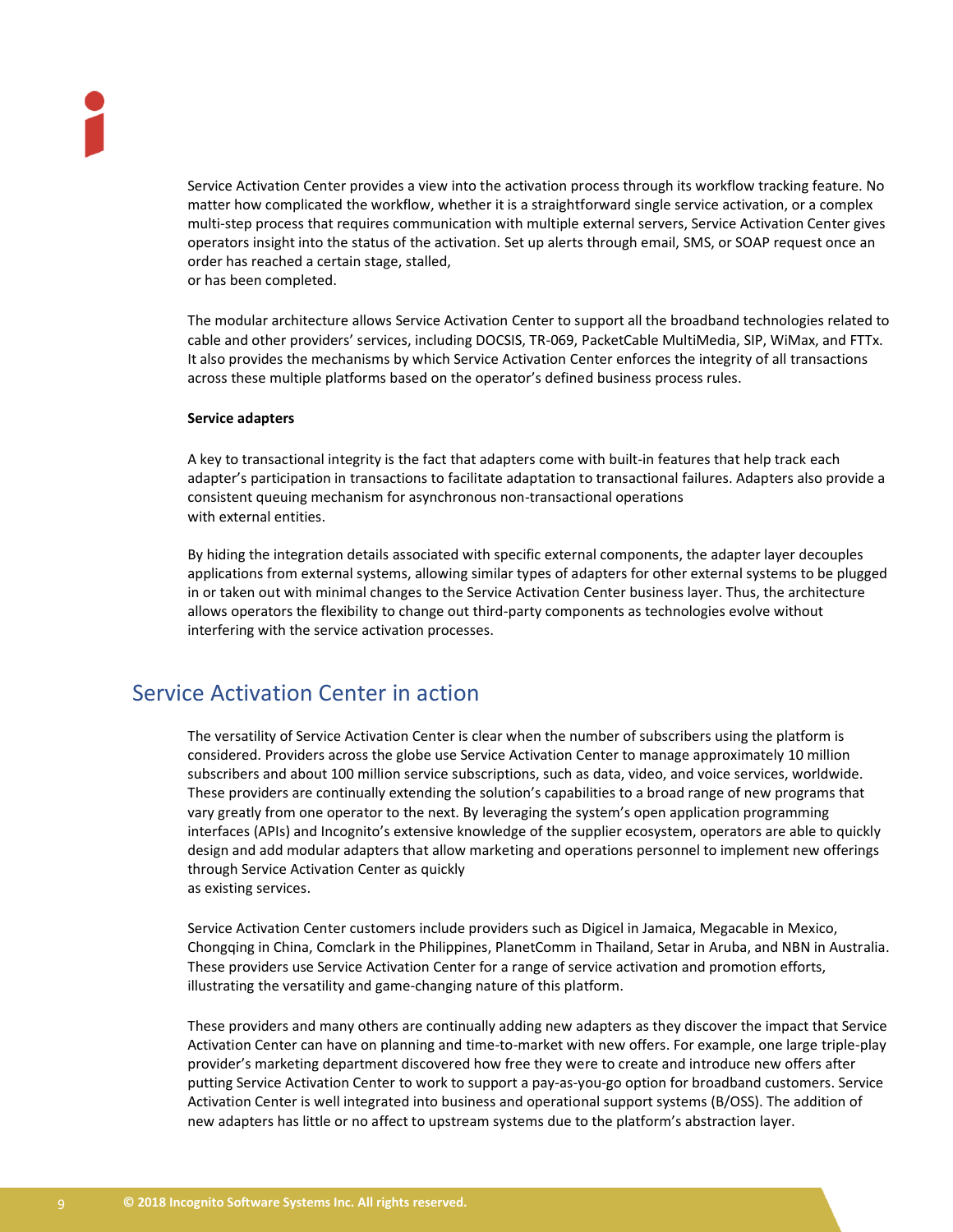In another instance, an MSO wanted to deliver triple-play consumer services over a Gigabit Passive Optical Network (GPON) with the flexibility to easily add new services and offers simultaneously over both its legacy network and the newer GPON network. This was achieved by extending Service Activation Center activation capabilities directly to GPON customers.

The solution's capabilities also apply to service applications for wholesale customers. This was illustrated with during a wireless carrier's recent implementation of Service Activation Center modules to serve the different Service Level Agreement (SLA) requirements of multiple resellers. These modules are now ensuring enforcement of the varying requirements for all the carrier's reseller customers.

The rollout of DOCSIS 3.1 is the latest challenge for cable operators. Even with DOCSIS 3.0, many cable operators found that their existing element management systems were not equipped to work smoothly with the upgrade. Service Activation Center is compatible with DOCSIS 3.0 and 3.1, enabling interoperability and service flexibility.

## <span id="page-9-0"></span>**Conclusion**

The momentum around Service Activation Center applications is building rapidly as service providers discover powerful new approaches to marketing and new service introduction that are within reach with this platform. Many operators use Service Activation Center with its out-of-the-box adapters and modules exactly as Incognito designed them, while others choose to use the solution to deliver configurable services to suit their specific environment and customer needs, for example: standalone prepaid service independent of any other B/OSS and self-service portals to configure devices from any location with parental controls, diagnostic information, and real-time or monitored usage data displayed. These customers are approaching Incognito for assistance in building new types of modules to capture new opportunities and improve quality of experience for subscribers.

Incognito can usually build these new modules very quickly without needing to send personnel on site. Incognito is continuously developing new modules and adapters to fit emerging market needs. In some cases, as with TV Everywhere, these modules are designed for subscriber-facing services, and in others, they are designed to meet internal operational needs or requirements tied to affiliations with outside partners, as is the case with implementations of interactive TV applications. Indeed, many existing Service Activation Center modules are designed for non-subscriber-facing requirements, such as monitoring of soft-switches and other network systems.

Service Activation Center has become the solution of choice for a growing number of network operators across the globe at a time when network operators have an unprecedented array of complex interactions to manage across network, back-office, and end-user components. Once in place, Service Activation Center gives operators an opportunity to step back and look at a wealth of opportunities to cut costs and increase revenues, often in ways they never thought possible.

There may be nothing more vital to network operators' competitive strength than the efficient orchestration of service activation, special offers and component operations across all networks and external interfaces. Service providers face a daunting list of challenges to provide a high quality